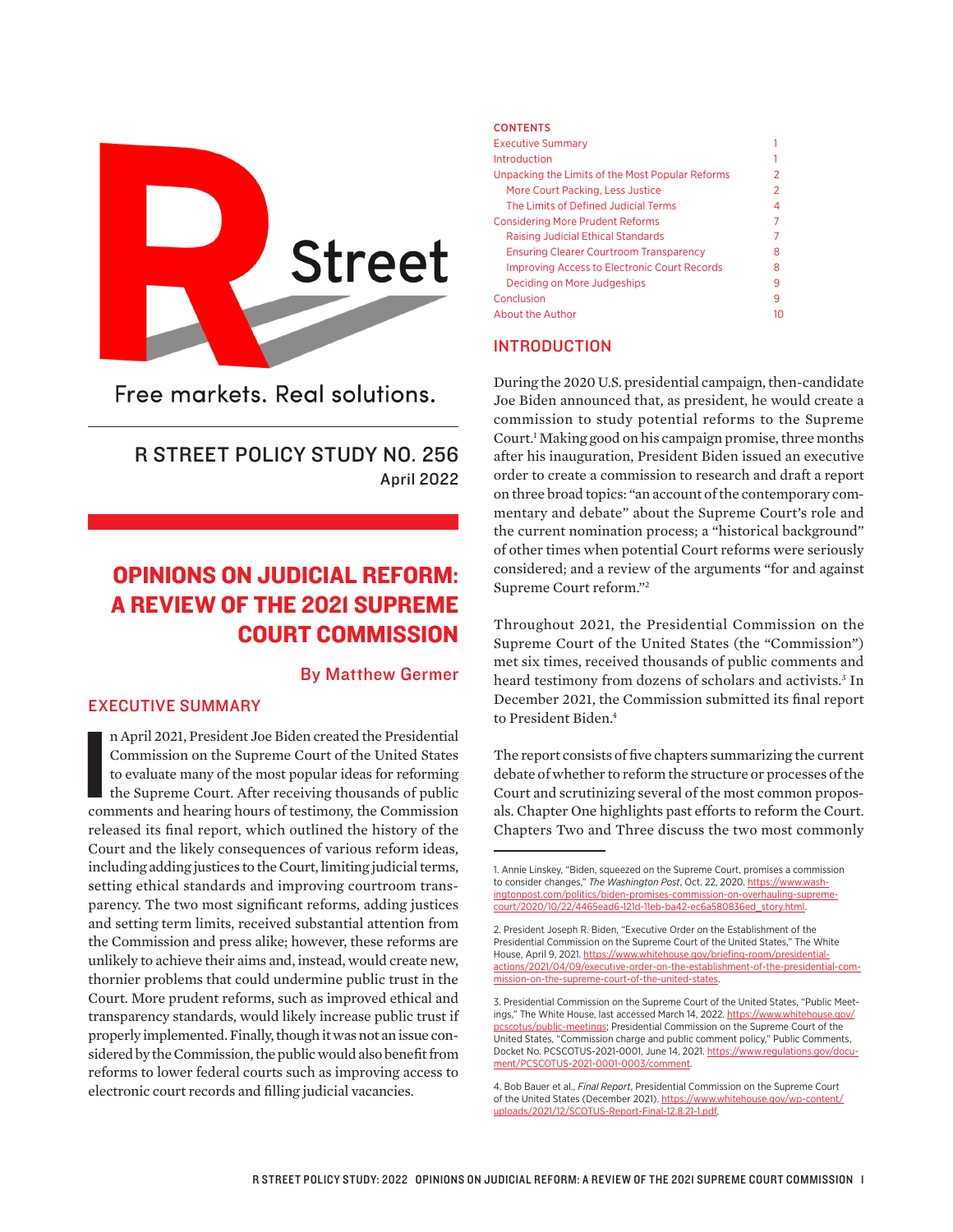proposed Court reforms—increasing the number of justices and implementing term limits. Chapter Four looks at other reforms that would "reduce the power" of the judiciary, like jurisdiction stripping and imposing supermajority voting requirements for decisions. The final chapter considers changes to the inner workings of the Court, including how the Court handles emergency orders, regulates its own ethics requirements and provides public access to arguments and decisions.

In recent years, the R Street Institute has published numerous studies and commentaries on potential reforms to the Supreme Court and the entire federal judiciary, including several of the reforms addressed in the Commission's report.5 This paper provides an overview of many of the reforms debated by the Commission and provides an analysis of the reforms we consider to be imprudent and those we believe should be seriously considered. Further, this report looks beyond the Supreme Court and provides suggestions for meaningful reforms to the entire federal judiciary.

With so much attention placed upon the Court and with highly anticipated, politically charged rulings on the horizon, the reforms evaluated in this report are sure to be discussed and debated for years to come.<sup>6</sup>

# UNPACKING THE LIMITS OF THE MOST POPULAR REFORMS

When the Supreme Court Commission issued its 294-page report in December 2021, nearly one-third of it addressed two sweeping reforms: increasing the size of the Court and instituting term limits for the justices. Judicial activists have spent years pushing these reforms as potential cure-alls for the problems of the Court.7 However, the commission rightly recognized that these two reforms would be difficult to implement and come with substantial downsides. Ultimately, court packing and term limits are not the right way forward for judicial reform.

#### More Court Packing, Less Justice

The U.S. Constitution provides no specific direction about the number of justices on the Supreme Court. Article III specifies only that the "judicial Power of the United States,

shall be vested in one supreme Court."8 Without clear constitutional parameters, the size of the Court has fluctuated many times in our nation's history before eventually settling at nine members in the late 19<sup>th</sup> century.

At the dawn of the republic, the first Congress set the size of the Court at six members.<sup>9</sup> Change occurred shortly after with the Federalist, lame-duck Congress shrinking the size of the Court to five in order to reduce the influence of Democratic-Republican president-elect Thomas Jefferson.10 The change was short-lived, as the new Democratic-Republican Congress immediately expanded the Court back to six the next year.<sup>11</sup> Over the next century, as the size of the country grew and additional states joined the Union, Congress added three more members to the Supreme Court to address capacity at the highest court but also to serve as judges on the lower courts.<sup>12</sup> By 1863, during the height of the Civil War, Congress added a 10<sup>th</sup> justice to the Court to expand President Abraham Lincoln's influence on the body.13 After a subsequent reduction under Democratic President Andrew Johnson, Congress ultimately set the total number of justices at nine in 1869.<sup>14</sup> It has remained at that number ever since.

Despite the relative stability of the size of the Court over the last 150 years, the size and membership of the Court has remained a hot topic of debate. In 1937, after the conservative, "Lochner-era" Court ruled against many of President Franklin D. Roosevelt's "New Deal" reforms, Roosevelt threatened to add up to six additional members to the Court to tilt the balance of power in his favor—a threat that came to be known as "court packing."15 Although Roosevelt's Democratic Party held a supermajority of seats in Congress, the plan was widely condemned in the media, and the majority party fractured over the issue. Ultimately, the combination of congressional pushback and the timely jurisprudential "switch" by Justice Owen Roberts ended the court-packing debate and maintained the nine-member Court.<sup>16</sup>

Recently, court packing has experienced a revival among judicial reform activists due to escalating frustrations with

9.Bauer et al., p. 67. [https://www.whitehouse.gov/wp-content/uploads/2021/12/SCO-](https://www.whitehouse.gov/wp-content/uploads/2021/12/SCOTUS-Report-Final-12.8.21-1.pdf)[TUS-Report-Final-12.8.21-1.pdf](https://www.whitehouse.gov/wp-content/uploads/2021/12/SCOTUS-Report-Final-12.8.21-1.pdf).

| 10. Ibid.        |
|------------------|
| 11. Ibid. p. 68. |
| 12. Ibid.        |
| 13. Ibid, p. 69. |
| 14. Ibid.        |
| 15. Ibid.        |

<sup>16.</sup> John Q. Barrett, "Attribution Time: Cal Tinney's 1937 Quip, 'A Switch in Time'll Save Nine,'" *Oklahoma Law Review* 73 (Winter 2021), pp. 229-242. [https://papers.ssrn.com/](https://papers.ssrn.com/sol3/papers.cfm?abstract_id=3586608) [sol3/papers.cfm?abstract\\_id=3586608](https://papers.ssrn.com/sol3/papers.cfm?abstract_id=3586608).

<sup>5.</sup> See, e.g., Anthony Marcum and Sarah Turberville, "Packing Supreme Court with more seats does nothing for democracy," The Hill, Jan. 26, 2019. [https://thehill.com/](https://thehill.com/opinion/judiciary/427113-packing-supreme-court-with-more-seats-does-nothing-for-democracy) [opinion/judiciary/427113-packing-supreme-court-with-more-seats-does-nothing-for](https://thehill.com/opinion/judiciary/427113-packing-supreme-court-with-more-seats-does-nothing-for-democracy)[democracy](https://thehill.com/opinion/judiciary/427113-packing-supreme-court-with-more-seats-does-nothing-for-democracy).

<sup>6.</sup> See, e.g., *Dobbs v. Jackson Women's Health Org.*, 945 F.3d 265 (5th Cir. 2019), *argued*, No. 19-1392 (U.S. Dec. 1, 2021).

<sup>7.</sup> See, e.g., Ian Millhiser, "The most radical Democratic plan to fix the Supreme Court yet," *Vox*, Jan. 31, 2020. [https://www.vox.com/2020/1/31/21115114/court-packing](https://www.vox.com/2020/1/31/21115114/court-packing-supreme-court-tom-steyer-mitch-mcconnell)[supreme-court-tom-steyer-mitch-mcconnell.](https://www.vox.com/2020/1/31/21115114/court-packing-supreme-court-tom-steyer-mitch-mcconnell)

<sup>8.</sup> U.S. Const. art. III, § 1.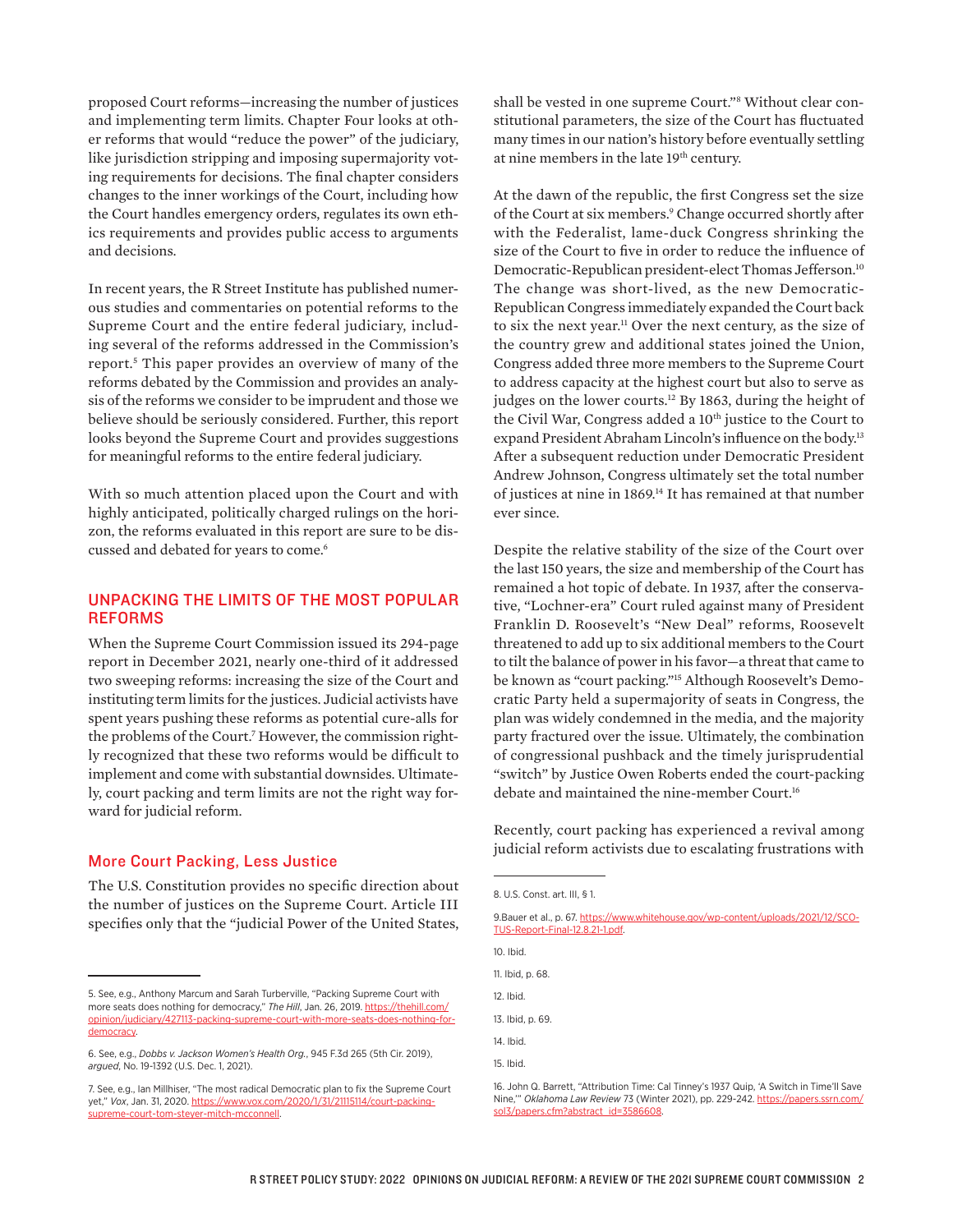President Donald J. Trump's successful nomination of three justices. First, after conservative justice Antonin Scalia's passing in 2016, Senate Majority Leader Mitch McConnell refused to consider President Barack Obama's nomination of Merrick Garland. This gamble paid off, as Trump won the 2016 election and Republicans held the Senate, resulting in the elevation of conservative Neil Gorsuch to the Court.<sup>17</sup> Next, in 2018, the frequent "swing-vote" justice Anthony Kennedy retired, giving Republicans the opportunity to add a more reliably conservative jurist on the Court and secure a more stable 5-4 conservative majority.<sup>18</sup> The Democrats' frustrations around the shifting balance of the Court came to a head during the confirmation process for President Trump's choice, Brett Kavanaugh, with extended hearings, protests and media coverage in response to sexual assault allegations against the nominee.<sup>19</sup> Finally, in 2020, liberal stalwart Justice Ruth Bader Ginsburg's passing left a third vacancy for President Trump to fill.<sup>20</sup> With little time to act before the 2020 election, the Republican Senate quickly confirmed Justice Amy Coney Barrett, locking in a 6-3 conservative Court.<sup>21</sup> In just four years, the Court moved from a potential 5-4 liberal majority if Justice Garland had been confirmed to a 6-3 conservative majority—with each of the confirmations leaving a sour taste in the mouths of Democrats.

Though distinct from Roosevelt's threats to "court pack" by adding members, many Democrats have begun to refer to Trump's three Supreme Court appointments as a form of court packing and have argued that these confirmations warrant an expansion in the size of the Court in response.<sup>22</sup> It was this call for expansion that led 2020 Democratic presidential nominees to declare their positions on expanding the Court, which included Biden's promise to create a Supreme Court Commission. With calls for expanding the size of the Court as the *raison d'*ê*tre* for the Commission, the final report covered the topic in great detail.

Unfortunately for court-packing advocates, the idea has little merit. Although the Commission took painful strides to pres-

19. Sheryl Gay Stolberg, "Kavanaugh Is Sworn In After Close Confirmation Vote in Senate," *The New York Times*, Oct. 6, 2018. [https://www.nytimes.com/2018/10/06/us/](https://www.nytimes.com/2018/10/06/us/politics/brett-kavanaugh-supreme-court.html) [politics/brett-kavanaugh-supreme-court.html.](https://www.nytimes.com/2018/10/06/us/politics/brett-kavanaugh-supreme-court.html)

20. Nina Totenberg, "Justice Ruth Bader Ginsburg, Champion Of Gender Equality, Dies at 87," NPR, Sept. 18, 2020. [https://www.npr.org/2020/09/18/100306972/jus](https://www.npr.org/2020/09/18/100306972/justice-ruth-bader-ginsburg-champion-of-gender-equality-dies-at-87)[tice-ruth-bader-ginsburg-champion-of-gender-equality-dies-at-87.](https://www.npr.org/2020/09/18/100306972/justice-ruth-bader-ginsburg-champion-of-gender-equality-dies-at-87)

ent balanced arguments for and against court packing, the arguments against it are clearly stronger.23 Both the politics and the pragmatism of such a move make it a non-starter.

First, any plan designed to swing the jurisprudential bent of the Court through court packing would almost certainly require one-party control of the presidency and Congress. While such periods of unified control have existed at times over the last few decades of American history, their durations have been short and the political pushback costly. Since 1980, Democrats have only held unanimous power for three two-year stints (1993-1995, 2009-2011 and 2021-2023), and Republicans have held it for two multiyear periods (2003- 2007 and 2017-2019).<sup>24</sup> Thus, the window for expanding the Court would likely be very tight.

Second, court packing struggles to gain meaningful public support. According to an April 2021 poll, 68 percent of Americans oppose the idea.<sup>25</sup> This is likely in part because Americans have become comfortable with a nine-member Court over the last 150 years. Although Congress has the power to change the number of justices, nine has become a "constitutional norm or convention."26 With this inertia and without strong public support, expansion likely would consume nearly all of the political capital available to a majority during a unified period, eliminating its ability to pass other policy priorities. Perhaps this is why expanding the Court is seen as "something that just isn't done."<sup>27</sup>

Third, the Commission correctly recognized that court packing would create a vicious cycle between the parties. "Opponents of Court packing at this moment warn that it would also almost certainly generate a continuous cycle of future expansions," the report warned.<sup>28</sup> Looking again at the periods of unified control over the last 40 years, it is clear that not only are the windows short, but they also tend to bounce back and forth between the parties (Democrats from 1993- 1995, Republicans from 2003-2007, Democrats from 2009- 2011, etc.). Even if the idea of court packing enjoyed broad popularity, the frequent oscillation between party control would result in continual and unsustainable expansion. The only practical solution to this problem would be a sustained period during which one party is locked out of unified con-

27. Ibid.

<sup>17.</sup> Ian Millhiser, "What Trump has done to the courts, explained," *Vox*, Sept. 29, 2020. [https://www.vox.com/policy-and-politics/2019/12/9/20962980/trump-supreme](https://www.vox.com/policy-and-politics/2019/12/9/20962980/trump-supreme-court-federal-judges)[court-federal-judges.](https://www.vox.com/policy-and-politics/2019/12/9/20962980/trump-supreme-court-federal-judges)

<sup>18.</sup> Jacob Pramuk and Marty Steinberg, "Anthony Kennedy retiring from Supreme Court," CNBC, June 27, 2018. [https://www.cnbc.com/2018/06/27/anthony-kennedy](https://www.cnbc.com/2018/06/27/anthony-kennedy-retiring-from-supreme-court.html)[retiring-from-supreme-court.html](https://www.cnbc.com/2018/06/27/anthony-kennedy-retiring-from-supreme-court.html).

<sup>21.</sup> Barbara Sprunt, "Amy Coney Barrett confirmed to Supreme Court, takes constitutional oath," NPR, Oct. 26, 2020. [https://www.npr.org/2020/10/26/927640619/](https://www.npr.org/2020/10/26/927640619/senate-confirms-amy-coney-barrett-to-the-supreme-court) [senate-confirms-amy-coney-barrett-to-the-supreme-court.](https://www.npr.org/2020/10/26/927640619/senate-confirms-amy-coney-barrett-to-the-supreme-court)

<sup>22.</sup> See, e.g., Nik DeCosta-Klipa, "Ed Markey introduces bill to add four seats to the Supreme Court," Boston.com, April 15, 2021. [https://www.boston.com/news/poli](https://www.boston.com/news/politics/2021/04/15/ed-markey-supreme-court-bill)[tics/2021/04/15/ed-markey-supreme-court-bill](https://www.boston.com/news/politics/2021/04/15/ed-markey-supreme-court-bill).

<sup>23.</sup>Bauer et al., pp. 74-84. [https://www.whitehouse.gov/wp-content/uploads/2021/12/](https://www.whitehouse.gov/wp-content/uploads/2021/12/SCOTUS-Report-Final-12.8.21-1.pdf) [SCOTUS-Report-Final-12.8.21-1.pdf](https://www.whitehouse.gov/wp-content/uploads/2021/12/SCOTUS-Report-Final-12.8.21-1.pdf).

<sup>24.</sup> History, Art & Archives, "Party Government Since 1857," United States House of Representatives, last accessed March 14, 2022. [https://history.house.gov/Institution/](https://history.house.gov/Institution/Presidents-Coinciding/Party-Government/) [Presidents-Coinciding/Party-Government.](https://history.house.gov/Institution/Presidents-Coinciding/Party-Government/)

<sup>25. &</sup>quot;April 2021 National Voter Poll," Mason-Dixon Polling & Strategy, April 23, 2021. https://firstliberty.org/wp-content/uploads/2021/04/National421F

<sup>26.</sup>Bauer et al., p. 80. [https://www.whitehouse.gov/wp-content/uploads/2021/12/](https://www.whitehouse.gov/wp-content/uploads/2021/12/SCOTUS-Report-Final-12.8.21-1.pdf) [SCOTUS-Report-Final-12.8.21-1.pdf](https://www.whitehouse.gov/wp-content/uploads/2021/12/SCOTUS-Report-Final-12.8.21-1.pdf).

<sup>28.</sup> Ibid, p. 82.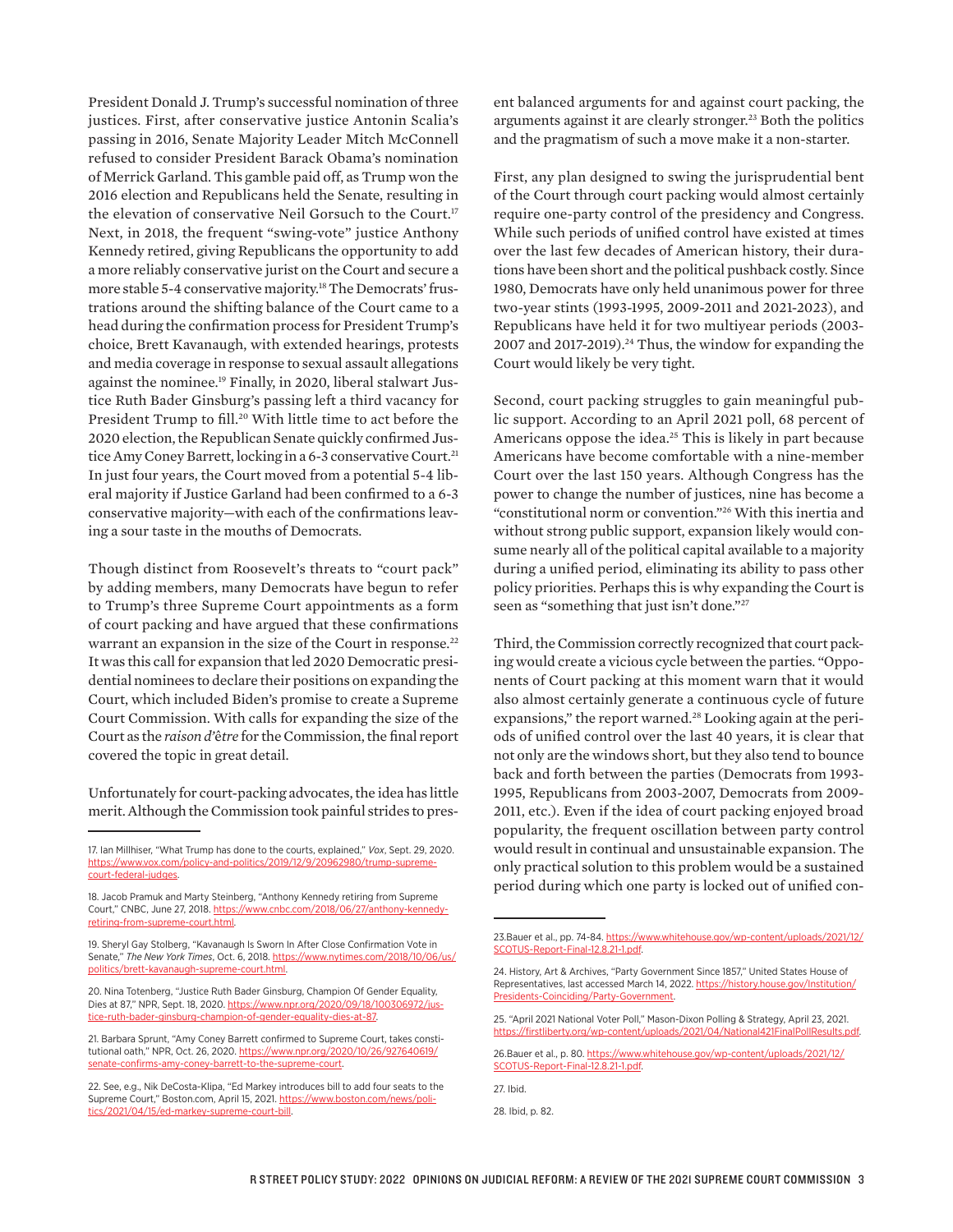trol over the federal government, allowing the expanded size time to calcify into a new norm. Given recent history and ongoing trends toward negative partisanship, an extended time of single-party control is unlikely.<sup>29</sup>

Finally, court packing is not only a political and pragmatic problem, but it also creates dangerous incentives within the judiciary. Justices are elevated to the Supreme Court to exercise their judgment and "say what the law is."30 They are appointed rather than elected to the Court in order to be shielded from political influence, leaving "political questions" to the other, more publicly accountable branches.<sup>31</sup> Unfortunately, as exemplified by Justice Owen Roberts in 1937, justices may feel pressured to side with the more politically popular outcome under the threat of expansion.32 Although responding to public pressure is often healthy for a democracy, the rule of law requires that the judiciary be free from public pressure. In fact, many of the Court's most commendable decisions were made in the face of substantial political pressure (e.g., *Brown v. Board of Education*), while some of the most lamentable decisions enjoyed broad popular support at the time (e.g., *Korematsu v. United States*).33 The Constitution itself addresses the downsides of unrestrained democracy by creating a government of limited powers and outlining a myriad of rights that cannot be stripped away by democratic action. Ultimately, opponents of expansion are correct that "[i]n the long run … putting judges under the thumb of sitting politicians is unlikely to serve the broader interests of a democratic constitutional order."34

Expanding the Court is a tempting prospect for judicial reformers upset with the current jurisprudential balance of the Court, especially in light of the controversies surrounding the three most recent appointees. However, court packing is untenable both politically and pragmatically and creates unhealthy incentives for our republic. Despite substantial pressure from court-packing advocates, the Commission wisely stayed away from endorsing it as a reform option.

#### The Limits of Defined Judicial Terms

The Commission also assessed judicial term limit proposals. Although term limits may offer some benefits, those benefits are unfortunately outweighed by the unintended consequences, risks and perverse incentives they would create. Article III of the Constitution states that federal judges "hold their offices during good behavior."35 Thus, so long as a judge is not removed from office, federal judgeships are considered to be lifetime appointments. Over the course of American history, this provision has resulted in some very long judicial tenures. For example, Judge Henry Potter sat on the bench from age 35 in 1801 until his death at age 91 in 1857, a term that spanned 56 years and 13 presidents.<sup>36</sup> More recently, Justice Stephen Breyer, who is set to retire from duty just after the publishing of this report, has served on the judiciary for over four decades after first being appointed by President Jimmy Carter in 1980.37 Moreover, senior status can extend judicial terms even longer. For example, Judge Gerald Bard Tjoflat, who was first appointed by Richard Nixon in 1970, moved to senior status in 2019 and continues to hear a small docket of cases at age 92.<sup>38</sup>

Advocates of term limits point to the many downsides of such long lifetime appointments.<sup>39</sup> First, lifetime appointments are unpredictable and may fail to create a judiciary that is responsive to a democratic system of government. Second, the randomness inherent in a lifetime system may grant too much power to some presidents to shape the judiciary, while others have less power. Third, greater turnover on the bench may bring new voices and experiences into deliberations, including greater generational diversity. Finally, advocates argue that the sum total of these changes would enhance the legitimacy of the Court in the eyes of the public.

The most common proposal, and the one considered in depth by the Commission, places a cap on Supreme Court terms at 18 years.40 With nine justices, an 18-year term creates a vacancy on the Court every two years, or twice per presidential term. Thus, absent an untimely vacancy, each president would have an equal opportunity to influence the composition of the Court. Similarly, voters would know that each election for president would bring with it two new justices and that each election for senator would bring three.

Looking back over the last three complete presidential administrations, such a system would have granted George W. Bush four justices, Obama four justices and Trump two justices (one of which would have replaced a Bush justice).

<sup>29.</sup> Lee Drutman, "How Hatred Came To Dominate American Politics," FiveThirtyEight, Oct. 5, 2020. [https://fivethirtyeight.com/features/how-hatred-negative-par](https://fivethirtyeight.com/features/how-hatred-negative-partisanship-came-to-dominate-american-politics/)[tisanship-came-to-dominate-american-politics](https://fivethirtyeight.com/features/how-hatred-negative-partisanship-came-to-dominate-american-politics/).

<sup>30.</sup> *Marbury v. Madison*, 5 U.S. 137, 177 (1803).

<sup>31.</sup> *Oetjen v. Central Leather Co*., 246 U.S. 297, 302 (1918).

<sup>32.</sup> Barrett. [https://papers.ssrn.com/sol3/papers.cfm?abstract\\_id=3586608](https://papers.ssrn.com/sol3/papers.cfm?abstract_id=3586608).

<sup>33.</sup> See, e.g., *Brown v. Board of Education*, 347 U.S. 483 (1954); cf., *Korematsu v. United States*, 323 U.S. 214 (1944).

<sup>34.</sup> Bauer et al., p. 83. [https://www.whitehouse.gov/wp-content/uploads/2021/12/](https://www.whitehouse.gov/wp-content/uploads/2021/12/SCOTUS-Report-Final-12.8.21-1.pdf) [SCOTUS-Report-Final-12.8.21-1.pdf.](https://www.whitehouse.gov/wp-content/uploads/2021/12/SCOTUS-Report-Final-12.8.21-1.pdf)

<sup>35.</sup> U.S. Const. art III, § 1.

<sup>36. &</sup>quot;Potter, Henry," Federal Judicial Center, last accessed March 14, 2022. [https://](https://www.fjc.gov/history/judges/potter-henry) [www.fjc.gov/history/judges/potter-henry.](https://www.fjc.gov/history/judges/potter-henry)

<sup>37. &</sup>quot;Breyer, Stephen Gerald," Federal Judicial Center, last accessed March 14, 2022. [https://www.fjc.gov/history/judges/breyer-stephen-gerald.](https://www.fjc.gov/history/judges/breyer-stephen-gerald)

<sup>38. &</sup>quot;Tjoflat, Gerald Bard," Federal Judicial Center, last accessed March 14, 2022. https://www.fi

<sup>39.</sup> Bauer et al., pp. 112-117. [https://www.whitehouse.gov/wp-content/](https://www.whitehouse.gov/wp-content/uploads/2021/12/SCOTUS-Report-Final-12.8.21-1.pdf) [uploads/2021/12/SCOTUS-Report-Final-12.8.21-1.pdf.](https://www.whitehouse.gov/wp-content/uploads/2021/12/SCOTUS-Report-Final-12.8.21-1.pdf)

<sup>40.</sup> Ibid.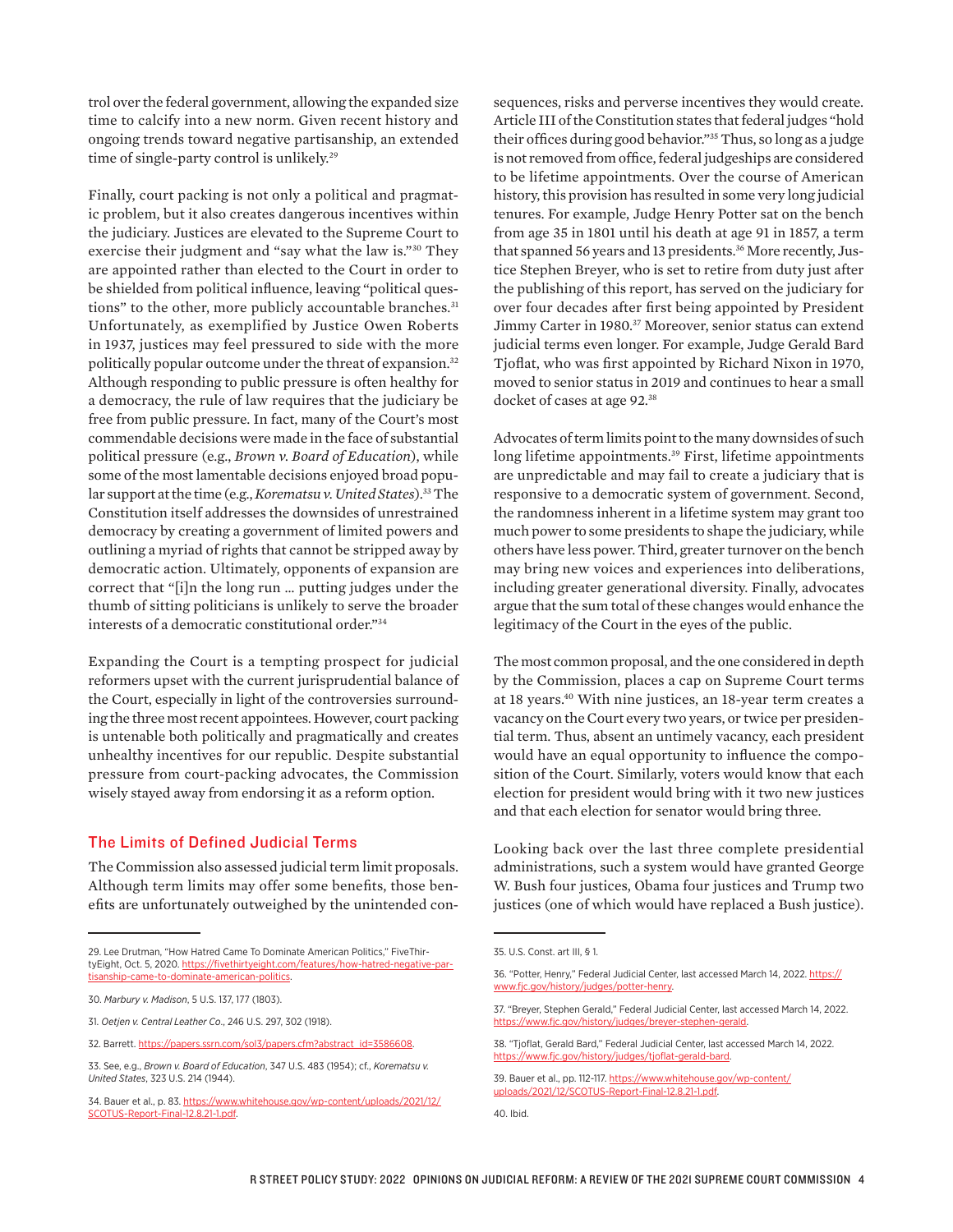Presumably, this would lead to a Court reflecting a slight conservative lean (5-4), which matches the three terms of Republican executive leadership compared to two for the Democrats. As Biden enters his second year, he would gain the opportunity to replace one of the Bush justices and flip the Court to a liberal majority.

Instead, at the time of publication, the Court consists of one George H.W. Bush appointee, one Clinton appointee, two George W. Bush appointees, two Obama appointees and three Trump appointees.<sup>41</sup> (Biden is set to replace the Clinton appointee shortly.)<sup>42</sup> The net result is a Court predominantly appointed by Republicans (6-3) with the two previous twoterm presidents, George W. Bush and Obama, each appointing fewer justices than one-term president Trump.

Perhaps it is not surprising, then, that a majority of Americans, particularly those who support the Democratic Party, are frustrated with the imbalances created by the current lifetime appointments and would support term limits.<sup>43</sup>

Although term limits may have some attractive features in theory, these features fail to hold up under scrutiny: Term limits would not only require a constitutional amendment a substantial burden to their implementation—but, in practice, they may not create predictable vacancies or resolve the underlying political toxicity associated with Supreme Court appointments. Instead, they would create conflicts of interest. This is why a number of commissioners and jurists including former judges—have offered substantial warnings about the implementation of term limits.<sup>44</sup>

First and foremost, term limits would require a constitutional amendment to implement. As explained above, Article III of the Constitution establishes that that federal judges "hold their offices during good behavior," and "[t]his is universally understood to mean that federal judges have life tenure."45 Accordingly, term limits could not be imposed by statute under the current construction of the Constitution. Instead, as outlined in Article V, imposing term limits would require two-thirds support of both houses of Congress or a convention of the states, followed by ratification of three-fourths of state legislatures.<sup>46</sup> While the Constitution has been amended numerous times in the history of the country, there is no political endeavor in the United States that requires greater effort, which is why no amendment has been created and passed in the last 50 years.47

Yet even if the constitutional hurdles were surmountable, term limits may not guarantee a predictable process. First, depending on the details of a term-limited system, justices can, and likely would, still choose to retire strategically: A justice might see shifting political winds and opt to retire in year 16 or 17 to ensure a replacement decision remains in the hands of a more ideologically aligned president and senate. Even given lifetime appointments, justices under the current system regularly retire with such strategic considerations. For example, Justice Anthony Kennedy, a largely conservative-leaning justice, retired in 2018 while Republicans controlled both the White House and Senate.<sup>48</sup> In so doing, Kennedy ensured that one of his protégés, Brett Kavanaugh, could replace him on the Court. Similarly, as of the time of this paper, Justice Stephen Breyer is set to retire at the end of the current term, allowing the Democratically controlled White House and Senate to replace him with another progressive jurist before Republicans potentially take control of the Senate in 2023.49

Without safeguards in the structure of term limits, these strategic retirements would likely continue and, in fact, could become more common. Under lifetime appointments, an aging justice has flexibility around retirement and could choose to stay in their seat, despite a desire to retire, until political winds shift once more in their favor. Conversely, a justice with a set term would have no such flexibility and, as the end of the term approaches, the strategic implications of staying in the seat would become quite clear. Therefore, unlike a justice appointed for life, a term-limited justice would be even more likely to retire strategically, consequently undercutting the very benefits of term limits. Some advocates of judicial term limits have proposed that vacancies should be filled only for the remainder of the term.<sup>50</sup> Such a

<sup>41. &</sup>quot;Current Members," Supreme Court of the United States, last accessed March 15, 2022. [https://www.supremecourt.gov/about/biographies.aspx.](https://www.supremecourt.gov/about/biographies.aspx)

<sup>42.</sup> Katie Rogers, "Biden Picks Ketanji Brown Jackson for Supreme Court," *The New York Times*, Feb. 25, 2022. [https://www.nytimes.com/2022/02/25/us/politics/ketanji](https://www.nytimes.com/2022/02/25/us/politics/ketanji-brown-jackson-supreme-court.html)[brown-jackson-supreme-court.html.](https://www.nytimes.com/2022/02/25/us/politics/ketanji-brown-jackson-supreme-court.html)

<sup>43.</sup> Chris Kahn, "Most Americans want to end lifetime Supreme Court appointments," *Reuters*, April 18, 2021. [https://www.reuters.com/business/legal/most-americans](https://www.reuters.com/business/legal/most-americans-want-end-lifetime-supreme-court-appointments-2021-04-18/)[want-end-lifetime-supreme-court-appointments-2021-04-18](https://www.reuters.com/business/legal/most-americans-want-end-lifetime-supreme-court-appointments-2021-04-18/); "Most Oppose 'Packing' Supreme Court But Favor Term Limits for Justices," Rasmussen Reports, Oct. 1, 2020. [https://www.rasmussenreports.com/public\\_content/politics/general\\_politics/](https://www.rasmussenreports.com/public_content/politics/general_politics/september_2020/most_oppose_packing_supreme_court_but_favor_term_limits_for_justices) [september\\_2020/most\\_oppose\\_packing\\_supreme\\_court\\_but\\_favor\\_term\\_lim](https://www.rasmussenreports.com/public_content/politics/general_politics/september_2020/most_oppose_packing_supreme_court_but_favor_term_limits_for_justices)[its\\_for\\_justices.](https://www.rasmussenreports.com/public_content/politics/general_politics/september_2020/most_oppose_packing_supreme_court_but_favor_term_limits_for_justices)

<sup>44.</sup> See, e.g., Adam White, "Separate Statement of Commissioner Adam White," The White House, Dec. 15, 2021. [https://www.whitehouse.gov/wp-content/](https://www.whitehouse.gov/wp-content/uploads/2021/12/White-Statement.pdf) [uploads/2021/12/White-Statement.pdf](https://www.whitehouse.gov/wp-content/uploads/2021/12/White-Statement.pdf).

<sup>45.</sup> Anthony Marcum, "Supreme Court term limits would increase political tensions around justices, not ease them," *USA Today*, Oct. 13, 2020. [https://www.usatoday.](https://www.usatoday.com/story/opinion/2020/10/13/scotus-term-limits-political-temperature-even-higher-column/5873219002/) [com/story/opinion/2020/10/13/scotus-term-limits-political-temperature-even-high](https://www.usatoday.com/story/opinion/2020/10/13/scotus-term-limits-political-temperature-even-higher-column/5873219002/)[er-column/5873219002.](https://www.usatoday.com/story/opinion/2020/10/13/scotus-term-limits-political-temperature-even-higher-column/5873219002/)

<sup>46.</sup> U.S. Const. art. V.

<sup>47. &</sup>quot;26th Amendment: Right to Vote at 18," National Constitution Center, last accessed March 14, 2022. [https://constitutioncenter.org/interactive-constitution/](https://constitutioncenter.org/interactive-constitution/amendment/amendment-xxvi) [amendment/amendment-xxvi.](https://constitutioncenter.org/interactive-constitution/amendment/amendment-xxvi)

<sup>48.</sup> Jacob Pramuk and Marty Steinberg, "Anthony Kennedy retiring from Supreme Court," CNBC, June 27, 2018. [https://www.cnbc.com/2018/06/27/anthony-kennedy](https://www.cnbc.com/2018/06/27/anthony-kennedy-retiring-from-supreme-court.html)[retiring-from-supreme-court.html](https://www.cnbc.com/2018/06/27/anthony-kennedy-retiring-from-supreme-court.html).

<sup>49.</sup> Pete Williams, "Justice Stephen Breyer to retire from Supreme Court, paving way for Biden appointment," NBC News, Jan. 26, 2022. [https://www.nbcnews.com/poli](https://www.nbcnews.com/politics/supreme-court/justice-stephen-breyer-retire-supreme-court-paving-way-biden-appointment-n1288042)[tics/supreme-court/justice-stephen-breyer-retire-supreme-court-paving-way-biden](https://www.nbcnews.com/politics/supreme-court/justice-stephen-breyer-retire-supreme-court-paving-way-biden-appointment-n1288042)[appointment-n1288042](https://www.nbcnews.com/politics/supreme-court/justice-stephen-breyer-retire-supreme-court-paving-way-biden-appointment-n1288042).

<sup>50.</sup> Bauer et al., p. 116. [https://www.whitehouse.gov/wp-content/uploads/2021/12/](https://www.whitehouse.gov/wp-content/uploads/2021/12/SCOTUS-Report-Final-12.8.21-1.pdf) [SCOTUS-Report-Final-12.8.21-1.pdf](https://www.whitehouse.gov/wp-content/uploads/2021/12/SCOTUS-Report-Final-12.8.21-1.pdf).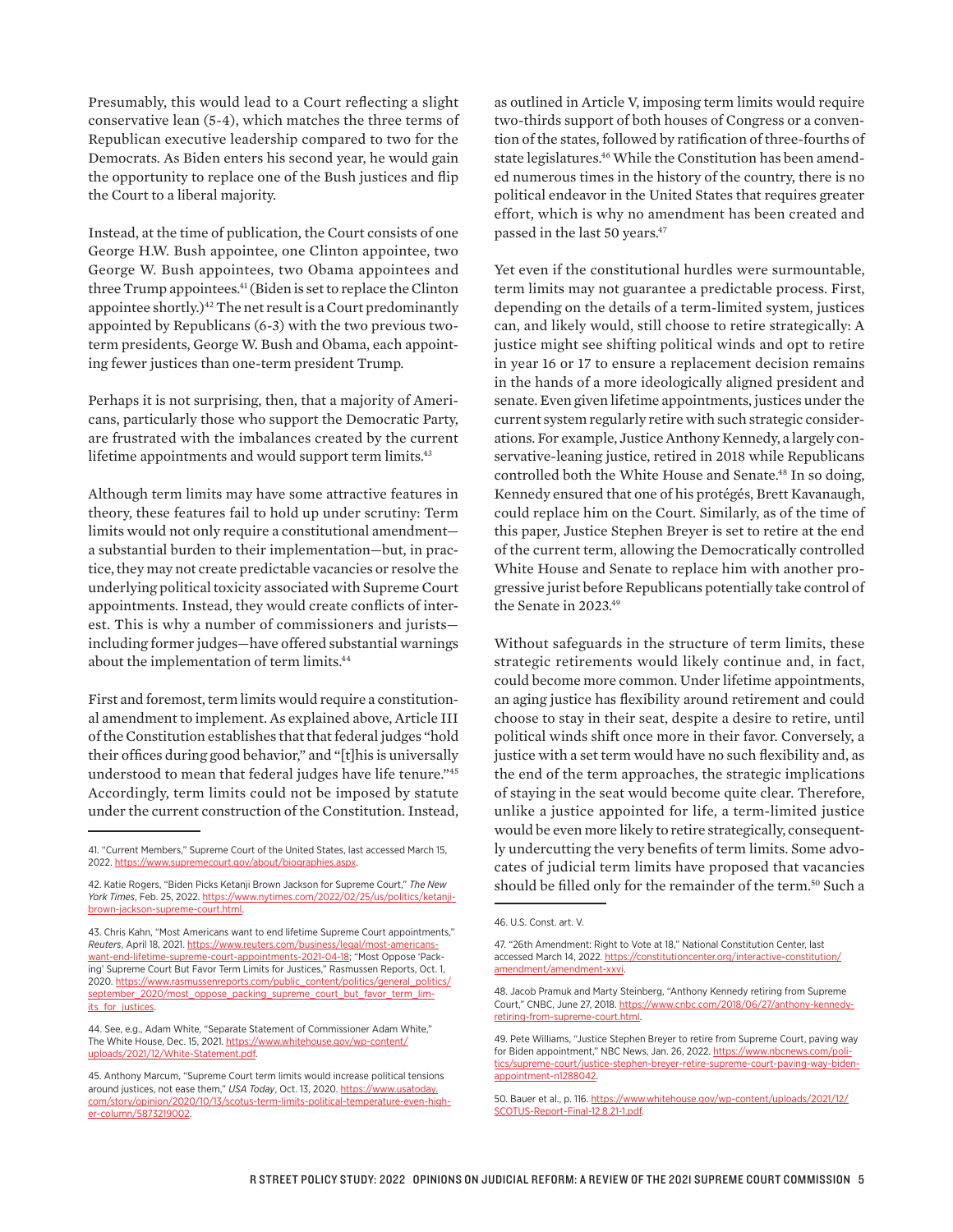provision would be vital to any term-limits proposal to help deter strategic retirements.

Furthermore, term limits fail to ensure predictability due to strategic decisions beyond the justices' control. For example, the majority party in the Senate could choose to reject a judicial nominee or delay confirmation and leave the seat vacant in anticipation of winning back the White House at the next election. To be clear, this is a tactic employed under the status quo as well, but the practice would not be deterred by term limits.<sup>51</sup> Instead, with set term expirations, gamesmanship within the Senate may increase if vacancies were set to occur within each election cycle. In addition, justices may pass away unexpectedly or need to step away because of illness or injury. Thus, given all of the strategic factors utilized by justices and senators, along with the randomness of life, it is unlikely that term limits would create a more predictable appointment process.

Not only do term limits fail to ensure predictability, but they also are not likely to reduce political temperatures around Court appointments or increase the Court's legitimacy in the eyes of the public. Since Robert Bork's failed nomination in 1987, Supreme Court nominations and confirmations have gained increased attention from the American public.<sup>52</sup> Tracking the "horse race" between potential nominees and tuning in for Senate Judiciary Committee confirmation hearings have gone from a niche hobby for court-watchers and Washington, D.C. insiders to front-page news and the subject of kitchen-table conversations.

There is no better example of this trend than the attention around the nomination and confirmation of Brett Kavanaugh in 2018. In the wake of swing-justice Anthony Kennedy's retirement from the Court, Trump nominated D.C. Circuit Judge Brett Kavanaugh to the high court. Following sexual assault allegations against Kavanaugh, more than 20 million Americans watched the Senate Judiciary Committee confirmation hearing on television, along with millions more who streamed the hearing online.<sup>53</sup> Public polling indicated that more than half of registered voters tuned in to watch some

portion of the confirmation hearings.<sup>54</sup> Undoubtedly, the sexual assault allegations investigated as part of the confirmation process played a strong role in generating public interest, but Kavanaugh's is not the only recent confirmation to garner substantial public attention. More than 75 percent of poll respondents indicated that they were following the 2017 confirmation of Neil Gorsuch, and 72 percent reported paying attention to Amy Coney Barrett's confirmation in 2020.55

Unfortunately, Supreme Court Confirmation hearings have become spectacles with attention-grabbing public demonstrations and protests.<sup>56</sup> However, the driver for the elevated political intensity around confirmations is not the Court but Congress. As explained by Sen. Ben Sasse (R-Neb.) during the Kavanaugh confirmation hearings, the increased public attention on the Court is primarily the result of a "selfneutered" Congress that has become unable to legislate, leaving the executive and judicial branches to legislate in their place through executive orders, administrative law and judicial opinions.<sup>57</sup> As a result, judicial confirmation hearings take on increased importance to political observers and have accordingly become all-day exhibitions filled with speeches, soundbite-driven questions and heated tempers. Adding term limits to the Court would do nothing to resolve the escalating politicization of Supreme Court appointments because the problem is with Congress, not with the Court.

Finally, term limits present a concern that impacts not only the reputation of the institution but the litigants as well: conflicts of interest. Under the current lifetime-appointment system, sitting on the Supreme Court is likely the last job a justice will have. However, with judicial term limits, even with a federal pension, justices may find themselves in the uncomfortable position of planning for future employment after their term expires, creating actual or perceived conflicts of interest.

With the average Supreme Court justice joining the Court in their early 50s, a term-limited appointment could expire with several years of additional working time before retire-

<sup>54. &</sup>quot;National Tracking Poll #180978," Morning Consult and Politico, Sept. 28-29, 2018, p. 116. [https://morningconsult.com/wp-content/uploads/2018/10/180978\\_crosstabs\\_](https://morningconsult.com/wp-content/uploads/2018/10/180978_crosstabs_POLITICO_FINAL.pdf) [POLITICO\\_FINAL.pdf](https://morningconsult.com/wp-content/uploads/2018/10/180978_crosstabs_POLITICO_FINAL.pdf).

<sup>55. &</sup>quot;February 2017 Political Survey," Pew Research Center, Feb. 7-12, 2017. [https://](https://assets.pewresearch.org/wp-content/uploads/sites/12/2017/02/16111030/2-16-2017_Gorsuch_topline_for_release.pdf) [assets.pewresearch.org/wp-content/uploads/sites/12/2017/02/16111030/2-16-2017\\_](https://assets.pewresearch.org/wp-content/uploads/sites/12/2017/02/16111030/2-16-2017_Gorsuch_topline_for_release.pdf) [Gorsuch\\_topline\\_for\\_release.pdf;](https://assets.pewresearch.org/wp-content/uploads/sites/12/2017/02/16111030/2-16-2017_Gorsuch_topline_for_release.pdf) "National Tracking Poll #2010102," Morning Consult and Politico, Oct. 16-18, 2020, p. 232. [https://assets.morningconsult.com/wp-uploa](https://assets.morningconsult.com/wp-uploads/2020/10/21073523/2010102_crosstabs_POLITICO_RVs_v1_AUTO.pdf) [ds/2020/10/21073523/2010102\\_crosstabs\\_POLITICO\\_RVs\\_v1\\_AUTO.pdf](https://assets.morningconsult.com/wp-uploads/2020/10/21073523/2010102_crosstabs_POLITICO_RVs_v1_AUTO.pdf).

<sup>56.</sup> Clémence Michallon, "Handmaid's Tale protestors gather outside Supreme Court to oppose Amy Coney Barret confirmation," The Independent, Oct. 12, 2020. [https://](https://www.independent.co.uk/arts-entertainment/tv/news/amy-coney-barrett-confirmation-hearings-senate-vote-handmaids-tale-protests-b992825.html) [www.independent.co.uk/arts-entertainment/tv/news/amy-coney-barrett-confirma](https://www.independent.co.uk/arts-entertainment/tv/news/amy-coney-barrett-confirmation-hearings-senate-vote-handmaids-tale-protests-b992825.html)[tion-hearings-senate-vote-handmaids-tale-protests-b992825.html.](https://www.independent.co.uk/arts-entertainment/tv/news/amy-coney-barrett-confirmation-hearings-senate-vote-handmaids-tale-protests-b992825.html)

<sup>57.</sup> Ben Sasse, "Sasse on Kavanaugh Hearing, 'We Can And We Should Do Better Than This,'" Sept. 4, 2018. [https://www.sasse.senate.gov/public/index.cfm/2018/9/](https://www.sasse.senate.gov/public/index.cfm/2018/9/sasse-on-kavanaugh-hearing-we-can-and-we-should-do-better-than-this) [sasse-on-kavanaugh-hearing-we-can-and-we-should-do-better-than-this](https://www.sasse.senate.gov/public/index.cfm/2018/9/sasse-on-kavanaugh-hearing-we-can-and-we-should-do-better-than-this).

<sup>51.</sup> Ariane de Vogue, "How McConnell won, and Obama lost, the Merrick Garland fight," CNN, Nov. 9, 2016. [https://www.cnn.com/2016/11/09/politics/merrick-garland](https://www.cnn.com/2016/11/09/politics/merrick-garland-supreme-court/index.html)[supreme-court/index.html.](https://www.cnn.com/2016/11/09/politics/merrick-garland-supreme-court/index.html)

<sup>52.</sup> Nina Totenberg, "Robert Bork's Supreme Court Nomination 'Changed Everything, Maybe Forever,"" NPR, Dec. 19, 2012. [https://www.npr.org/sections/itsallpoli](https://www.npr.org/sections/itsallpolitics/2012/12/19/167645600/robert-borks-supreme-court-nomination-changed-everything-maybe-forever)[tics/2012/12/19/167645600/robert-borks-supreme-court-nomination-changed-every](https://www.npr.org/sections/itsallpolitics/2012/12/19/167645600/robert-borks-supreme-court-nomination-changed-everything-maybe-forever)[thing-maybe-forever](https://www.npr.org/sections/itsallpolitics/2012/12/19/167645600/robert-borks-supreme-court-nomination-changed-everything-maybe-forever).

<sup>53.</sup> Reuters Staff, "More than 20 million Americans glued to Kavanaugh hearing telecast," *Reuters*, Sept. 28, 2018. [https://www.reuters.com/article/us-usa-court](https://www.reuters.com/article/us-usa-court-kavanaugh-ratings/more-than-20-million-americans-glued-to-kavanaugh-hearing-telecasts-idUSKCN1M82MI)[kavanaugh-ratings/more-than-20-million-americans-glued-to-kavanaugh-hearing](https://www.reuters.com/article/us-usa-court-kavanaugh-ratings/more-than-20-million-americans-glued-to-kavanaugh-hearing-telecasts-idUSKCN1M82MI)[telecasts-idUSKCN1M82MI](https://www.reuters.com/article/us-usa-court-kavanaugh-ratings/more-than-20-million-americans-glued-to-kavanaugh-hearing-telecasts-idUSKCN1M82MI).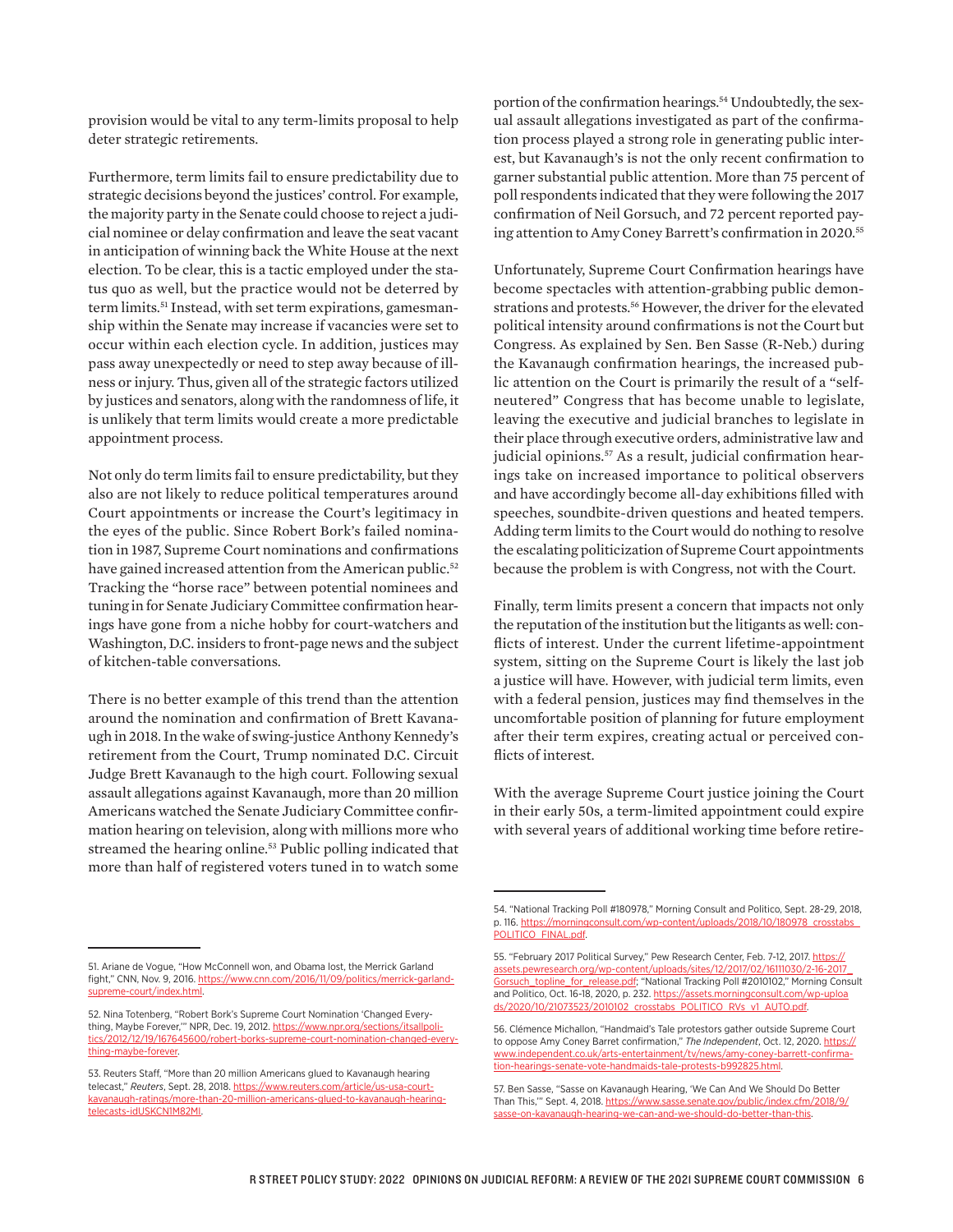ment.58 "This gap between the bench and retirement could create untold future conflicts and uncomfortable perceptions about the Court" as justices decide cases involving litigants and law firms that may employ them in the future.59 Further, as a well-informed, financially stable and politically connected person looking for one final career in public service, a justice might be tempted to run for public office. This would create yet another potential conflict of interest with litigants and further politicize the Court in the public's eyes as justices contemplate the personal political ramifications of their decisions. "If the argument for term limits is to improve the Court's perception, term limits may perhaps make it worse."60

With the benefits of term limits largely overwhelmed by the strategic and ethical problems they create, a number of commissioners and leading jurists made their concerns about the idea known to the public. During an October 2021 public hearing, for example, Commissioner and American Enterprise Institute scholar Adam White stated that he originally thought term limits had merit, but after studying the issue, thought the idea offered "profound risks."61 Commissioner and Harvard Law School professor Laurence Tribe also initially favored term limits but ultimately agreed that they may not be a good idea.<sup>62</sup> Similarly, after the report was finalized, former federal judges Thomas B. Griffith and David F. Levi released statements criticizing term limits, arguing that the idea lacked "substantial merit."63

Supreme Court term limits are a tempting reform option for those seeking to resolve the problems created by lifetime appointments. The idea is not entirely without merit. Unfortunately, judicial term limits come up short and create far more problems than they resolve.

### CONSIDERING MORE PRUDENT REFORMS

Aside from adding members to the Court and establishing term limits, certain more prudent reforms could help address problems within the judiciary without substantial obstacles to implementation or dramatic unintended consequences. First, the Court would stand to benefit from an internally enforced set of ethical standards. It would also benefit from maintaining the transparency provided by the live audio streams put in place during the COVID-19 pandemic restrictions. Outside of the Supreme Court itself, the entire judiciary would benefit from improved access to electronic court records as well as an increase in the number of judgeships throughout the country. These reforms may not be as politically splashy as the previously discussed sweeping reforms, but they would address real needs within the judicial branch and greatly benefit the public interest.

#### Raising Judicial Ethical Standards

One of the best ways for the Supreme Court to strengthen itself as an institution worthy of public trust would be for the justices to implement an internal—but public—ethical code of conduct.

Unlike lower court judges who "are schooled on the ethical duties they assume as part of their initial judicial training curriculum," Supreme Court justices "are the only members of the federal judiciary who are not covered by a code of conduct."64 This creates a gap in public trust. In the past, justices have sought to assuage these concerns by emphasizing that each justice consults and follows the code of conduct written for lower courts to guide their own obligations.<sup>65</sup> Unfortunately, such a standard has been murky in practice, with litigants and reformers identifying a number of actual and perceived conflicts of interest among sitting justices.<sup>66</sup>

The Supreme Court sits in a unique and precarious position when it comes to ethical standards within the judiciary. Unlike lower court judges who are subject to appellate review, no higher court can review the ethical behavior of a justice. Furthermore, while Congress can and does regulate the lower courts under Article III, Section 1 of the U.S. Constitution, they do not hold similar power over the Supreme Court.<sup>67</sup> Congress is left only with the power of

<sup>58.</sup> Kristen Bialik and John Gramlich, "Younger Supreme Court appointees stay on the bench longer, but there are plenty of exceptions," Pew Research Center, Feb. 8, 2017. [https://www.pewresearch.org/fact-tank/2017/02/08/younger-supreme-court](https://www.pewresearch.org/fact-tank/2017/02/08/younger-supreme-court-appointees-stay-on-the-bench-longer-but-there-are-plenty-of-exceptions)[appointees-stay-on-the-bench-longer-but-there-are-plenty-of-exceptions](https://www.pewresearch.org/fact-tank/2017/02/08/younger-supreme-court-appointees-stay-on-the-bench-longer-but-there-are-plenty-of-exceptions).

<sup>59.</sup> Anthony Marcum, "Supreme Court Term Limits and the Revolving Door Problem," R Street Institute, April 27, 2021. [https://www.rstreet.org/2021/04/27/supreme-court](https://www.rstreet.org/2021/04/27/supreme-court-term-limits-and-the-revolving-door-problem/)[term-limits-and-the-revolving-door-problem](https://www.rstreet.org/2021/04/27/supreme-court-term-limits-and-the-revolving-door-problem/).

<sup>60.</sup> Ibid.

<sup>61.</sup> Robert Barnes and Ann E. Marimow, "Adding justices or term limits sparks sharp debate on Supreme Court commission," *The Washington Post*, Oct. 15, 2021. [https://](https://www.washingtonpost.com/politics/courts_law/commission-on-supreme-court-warns-of-political-dangers-in-reform-proposals/2021/10/14/7a4c1d2a-2d45-11ec-baf4-d7a4e075eb90_story.html) [www.washingtonpost.com/politics/courts\\_law/commission-on-supreme-court](https://www.washingtonpost.com/politics/courts_law/commission-on-supreme-court-warns-of-political-dangers-in-reform-proposals/2021/10/14/7a4c1d2a-2d45-11ec-baf4-d7a4e075eb90_story.html)[warns-of-political-dangers-in-reform-proposals/2021/10/14/7a4c1d2a-2d45-11ec](https://www.washingtonpost.com/politics/courts_law/commission-on-supreme-court-warns-of-political-dangers-in-reform-proposals/2021/10/14/7a4c1d2a-2d45-11ec-baf4-d7a4e075eb90_story.html)[baf4-d7a4e075eb90\\_story.html.](https://www.washingtonpost.com/politics/courts_law/commission-on-supreme-court-warns-of-political-dangers-in-reform-proposals/2021/10/14/7a4c1d2a-2d45-11ec-baf4-d7a4e075eb90_story.html)

<sup>62.</sup> Jessica Gresko, "Supreme Court commission talks positively of shorter terms," AP News, Oct. 15, 2021. [https://apnews.com/article/us-supreme-court-judiciary-term](https://apnews.com/article/us-supreme-court-judiciary-term-limits-congress-f5362dc896887a9ed7b09e7450863ada)[limits-congress-f5362dc896887a9ed7b09e7450863ada.](https://apnews.com/article/us-supreme-court-judiciary-term-limits-congress-f5362dc896887a9ed7b09e7450863ada)

<sup>63.</sup> Thomas B. Griffith and David F. Levi, "Statement by former federal judges Thomas B. Griffith and David F. Levi," The White House, December 2021. [https://www.white](https://www.whitehouse.gov/wp-content/uploads/2021/12/Griffith-Levi-Statement.pdf)[house.gov/wp-content/uploads/2021/12/Griffith-Levi-Statement.pdf](https://www.whitehouse.gov/wp-content/uploads/2021/12/Griffith-Levi-Statement.pdf).

<sup>64.</sup> John G. Roberts, Jr., *2021 Year-End Report on the Federal Judiciary*, Supreme Court of the United States, 2021. [https://www.supremecourt.gov/publicinfo/year](https://www.supremecourt.gov/publicinfo/year-end/2021year-endreport.pdf)[end/2021year-endreport.pdf](https://www.supremecourt.gov/publicinfo/year-end/2021year-endreport.pdf); Bauer et al., p. 216. [https://www.whitehouse.gov/wp](https://www.whitehouse.gov/wp-content/uploads/2021/12/SCOTUS-Report-Final-12.8.21-1.pdf)[content/uploads/2021/12/SCOTUS-Report-Final-12.8.21-1.pdf.](https://www.whitehouse.gov/wp-content/uploads/2021/12/SCOTUS-Report-Final-12.8.21-1.pdf)

<sup>65.</sup> Bauer et al., p. 216. [https://www.whitehouse.gov/wp-content/uploads/2021/12/](https://www.whitehouse.gov/wp-content/uploads/2021/12/SCOTUS-Report-Final-12.8.21-1.pdf) [SCOTUS-Report-Final-12.8.21-1.pdf](https://www.whitehouse.gov/wp-content/uploads/2021/12/SCOTUS-Report-Final-12.8.21-1.pdf).

<sup>66. &</sup>quot;Recent Times in Which a Justice Failed to Recuse Despite a Conflict of Interest," Fix the Court, Jan. 18, 2022. [https://fixthecourt.com/2022/01/recent-times-justice](https://fixthecourt.com/2022/01/recent-times-justice-failed-recuse-despite-clear-conflict-interest)[failed-recuse-despite-clear-conflict-interest](https://fixthecourt.com/2022/01/recent-times-justice-failed-recuse-despite-clear-conflict-interest).

<sup>67.</sup> U.S. Const. art. III, § 1; 28 U.S.C. § 445 (2018).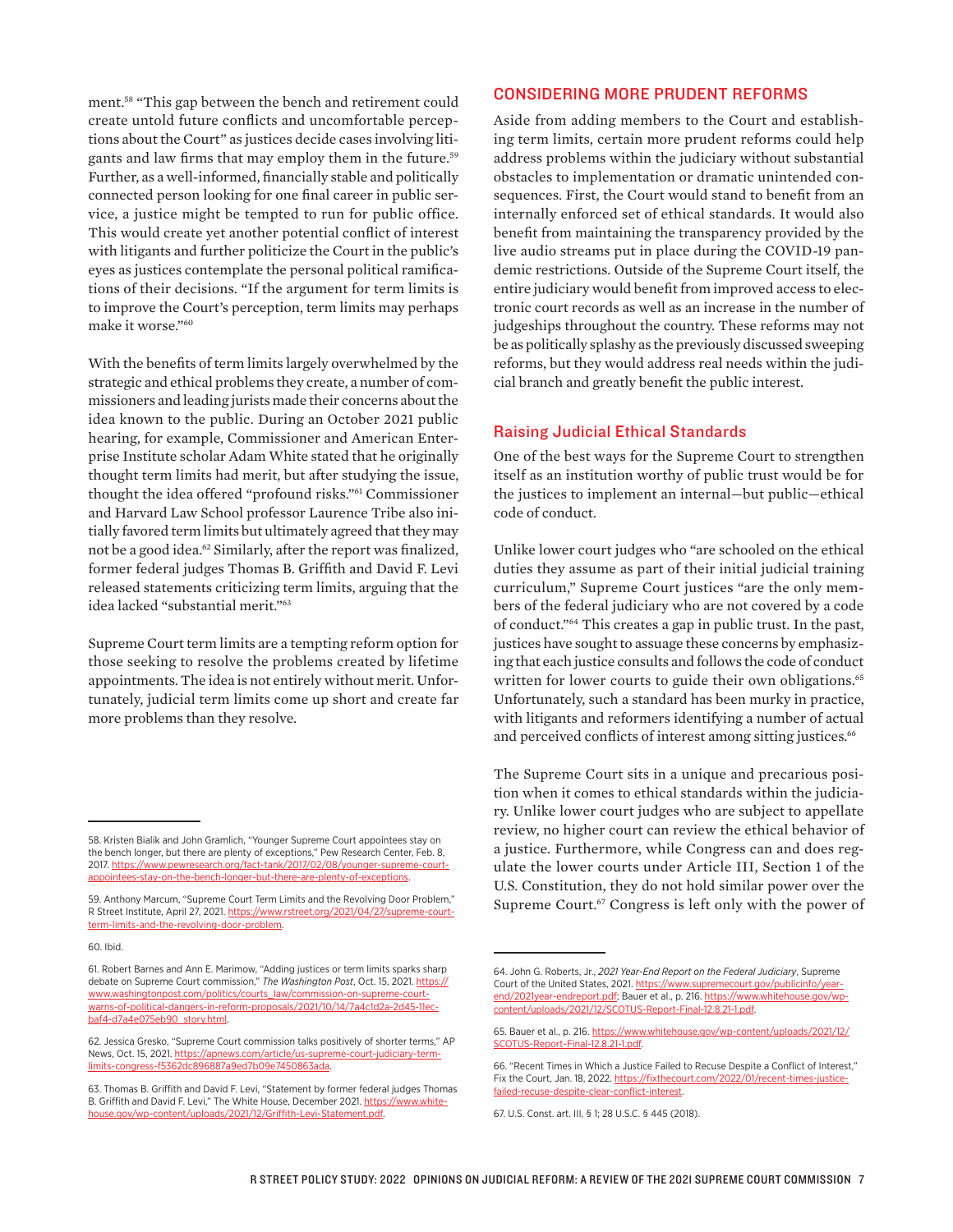impeachment, which has been attempted just once and is extremely difficult to pursue.<sup>68</sup>

Therefore, the best and most practical way for the Court to adopt and adhere to a code of conduct is to publicly declare one for itself and to vigorously enforce it among its members. As identified by the Commission report, such a code could mirror the standards for lower courts and include clear standards for recusal as well as a review process for recusal decisions.69 And although the review process may be divisive, the Commission noted that "some state supreme courts have a referral process for recusal decisions and the process appears to work without undue friction or burden in that setting."70

Ultimately, the decision to implement and uphold a code of conduct for the Supreme Court lies with the justices themselves. For the sake of the institution's reputation, the Court should adopt and adhere to a robust set of ethical standards of its own accord.

#### Ensuring Clearer Courtroom Transparency

A code of conduct is not the only self-imposed reform that would benefit the Court's legitimacy; ensuring sufficient transparency around courtroom proceedings would help as well.

Members of the Court have long opposed televised access to oral argument, as articulated pointedly by the late Justice David Souter: "I think the case is so strong that I can tell you the day you see a camera come into our courtroom, it's going to roll over my dead body."71 Justice Souter's antipathy for cameras in the courtroom stemmed from his experience as a New Hampshire judge, where he believed that cameras affected the questions a judge felt comfortable asking and led to grandstanding litigators.<sup>72</sup> Chief Justice Roberts has largely followed in his former colleague's footsteps and disallowed video feeds of oral arguments for the same reasons.<sup>73</sup>

The Commissioners acknowledged the reasons for hesitancy around video streams of court proceedings, but they also rec-

69. Bauer et al., p. 217-224. [https://www.whitehouse.gov/wp-content/](https://www.whitehouse.gov/wp-content/uploads/2021/12/SCOTUS-Report-Final-12.8.21-1.pdf) [uploads/2021/12/SCOTUS-Report-Final-12.8.21-1.pdf](https://www.whitehouse.gov/wp-content/uploads/2021/12/SCOTUS-Report-Final-12.8.21-1.pdf); 28 U.S.C. § 445 (2018).

ognized that the Court has made progress on transparency in recent years to great effect.<sup>74</sup> In particular, the Commission looked favorably on the live audio streaming of arguments that was adopted during the COVID-19 pandemic restrictions. Before the pandemic, only those present in the room, largely on a first-come, first-served basis, could listen to oral arguments; however, during the pandemic, the justices sat for arguments remotely, and the Court streamed audio of the arguments online for listeners across the country. Those interested in Supreme Court oral arguments no longer needed to be present in Washington, D.C., nor did they need to brave the elements and camp out overnight just for a chance to listen to the country's most accomplished litigators argue some of the Court's most famous cases.75 This audio streaming service was well received and has thus far not created any of the problems posed by Justice Souter.76

Thus far, in the two terms that have allowed it, audio-only livestreaming has represented a fair compromise that provides greater transparency while alleviating concerns about cameras in the courtroom. The Court should therefore continue this practice while ensuring that Justice Souter's fears that the Court would become "part of the entertainment industry" never come to fruition.

# Improving Access to Electronic Court Records

Looking beyond the reforms to the Supreme Court analyzed by the Commission, Congress and the Court have the opportunity to make the lower courts more effective as well. They can start with increasing public access to electronic court records. As noted in the Commission report, "The Court's opinions are available online for anyone to read or download, as are its orders, including decisions on petitions for certiorari."77 Such access for lower court records, however, is not so simple.

The Public Access to Court Electronic Records System (PACER) is an online database of federal court documents managed by the federal judiciary and "is the only publicly accessible electronic collection of case and docket information from federal appellate, district and bankrupt-

<sup>68. &</sup>quot;The Only Impeachment of a Supreme Court Justice," Richmond Law Library, last accessed March 14, 2022. [https://law-richmond.libguides.com/c.](https://law-richmond.libguides.com/c.php?g=984378&p=7121124) [php?g=984378&p=7121124.](https://law-richmond.libguides.com/c.php?g=984378&p=7121124)

<sup>70.</sup> Bauer et al., p. 224. [https://www.whitehouse.gov/wp-content/uploads/2021/12/](https://www.whitehouse.gov/wp-content/uploads/2021/12/SCOTUS-Report-Final-12.8.21-1.pdf) [SCOTUS-Report-Final-12.8.21-1.pdf.](https://www.whitehouse.gov/wp-content/uploads/2021/12/SCOTUS-Report-Final-12.8.21-1.pdf)

<sup>71.</sup> Associated Press, "On Cameras in Supreme Court, Souter Says, 'Over My Dead Body,'" *The New York Times*, March 30, 1996. [https://www.nytimes.com/1996/03/30/](https://www.nytimes.com/1996/03/30/us/on-cameras-in-supreme-court-souter-says-over-my-dead-body.html) [us/on-cameras-in-supreme-court-souter-says-over-my-dead-body.html.](https://www.nytimes.com/1996/03/30/us/on-cameras-in-supreme-court-souter-says-over-my-dead-body.html)

<sup>72.</sup> Ibid.

<sup>73. &</sup>quot;Cameras in the Court: Chief Justice John Roberts," C-SPAN, last accessed March 14, 2022. [https://www.c-span.org/supremeCourt/camerasInTheCourt.](https://www.c-span.org/supremeCourt/camerasInTheCourt)

<sup>74.</sup> Bauer et al., p. 225. [https://www.whitehouse.gov/wp-content/uploads/2021/12/](https://www.whitehouse.gov/wp-content/uploads/2021/12/SCOTUS-Report-Final-12.8.21-1.pdf) [SCOTUS-Report-Final-12.8.21-1.pdf](https://www.whitehouse.gov/wp-content/uploads/2021/12/SCOTUS-Report-Final-12.8.21-1.pdf).

<sup>75.</sup> Elise Hu, "100 Hours On The Supreme Court's Sidewalk: Camping Out For A Seat To History," NPR, March 24, 2013. [https://www.npr.org/sections/thetwo](https://www.npr.org/sections/thetwo-way/2013/03/24/175195917/100-hours-on-the-supreme-court-s-sidewalk-camping-out-for-a-seat-to-history)[way/2013/03/24/175195917/100-hours-on-the-supreme-court-s-sidewalk-camping](https://www.npr.org/sections/thetwo-way/2013/03/24/175195917/100-hours-on-the-supreme-court-s-sidewalk-camping-out-for-a-seat-to-history)[out-for-a-seat-to-history.](https://www.npr.org/sections/thetwo-way/2013/03/24/175195917/100-hours-on-the-supreme-court-s-sidewalk-camping-out-for-a-seat-to-history)

<sup>76. &</sup>quot;No More Lines: Millions Stream Live Supreme Court Arguments," Project on Government Oversight, Sept. 3, 2021. [https://www.pogo.org/database/no-more-lines](https://www.pogo.org/database/no-more-lines-millions-stream-live-supreme-court-arguments)[millions-stream-live-supreme-court-arguments.](https://www.pogo.org/database/no-more-lines-millions-stream-live-supreme-court-arguments)

<sup>77.</sup> Bauer et al., p. 225. [https://www.whitehouse.gov/wp-content/uploads/2021/12/](https://www.whitehouse.gov/wp-content/uploads/2021/12/SCOTUS-Report-Final-12.8.21-1.pdf) [SCOTUS-Report-Final-12.8.21-1.pdf](https://www.whitehouse.gov/wp-content/uploads/2021/12/SCOTUS-Report-Final-12.8.21-1.pdf).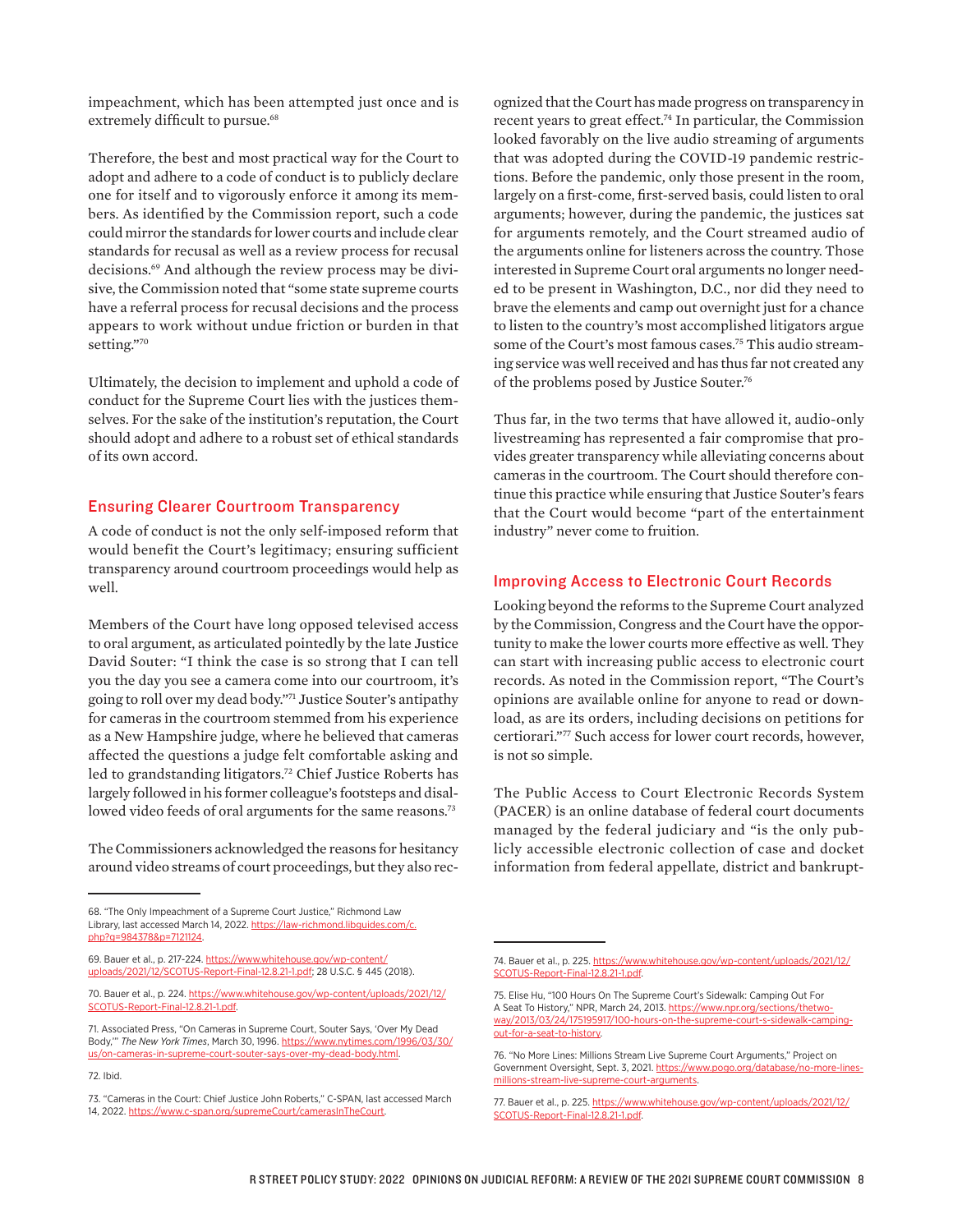cy courts."78 Unfortunately, the system's paywall and lack of responsible management has stymied its usefulness as a public tool. PACER's fee system, which charges 10 cents per page, places a burden on the public and results in revenues that far exceed its mandated authority under the E-Government Act of 2002, which allows the judiciary to collect money "only to the extent necessary … to reimburse expenses incurred in providing [its] services."79

Fortunately, Congress has exhibited a bipartisan willingness to reform PACER and make court records free to the public. In the Senate, Sen. Rob Portman (R-Ohio) joined with bipartisan sponsors to introduce the Open Courts Act, which would fund free public access to court records by allowing the judiciary to increase PACER fees.<sup>80</sup> The bill passed the Judiciary Committee in December 2021. Meanwhile, Rep. Hank Johnson (D-Ga.) also joined with bipartisan sponsors to introduce the bill in the House.<sup>81</sup>

The federal judiciary has consistently pushed back against these reforms, arguing that the proposals would increase the cost of electronic records access for PACER users, that internal efforts are already underway to reform PACER and that a free electronic database would be a windfall for for-profit legal databases like Westlaw and Lexis.<sup>82</sup> Reform advocates have countered that the judiciary has been too slow to reform and is only acting in response to congressional pressure, noting that concerns over costs and access should be set aside in favor of greater public access.<sup>83</sup>

At the end of the day, cost-free public access to electronic court records should be a top priority for lawmakers and judicial reformers. Bipartisan consensus in Congress has become increasingly rare, but, as outlined above, both parties have shown interest in expanding access to court records. <sup>84</sup> Congress should not let this opportunity go to waste.

#### Deciding on More Judgeships

Although some in Congress may have their eyes on expanding the Supreme Court, they should look instead to adding federal judges throughout the rest of the country. Many district courts are facing a capacity crisis: Caseloads have been growing without a sufficient increase in judges. Federal court filings have expanded dramatically over the last 30 years, but as of March 2022, the federal judiciary had 74 judicial vacancies, 28 of which were considered "judicial emergencies" a designation made when the number of cases per judge becomes excessive.<sup>85</sup>

With these vacancies, Americans seeking relief in court are left without swift recourse and suffer as a result of partisan gridlock.86 Because the president of one party picks nominees, lawmakers of the opposing party have historically been reluctant to support legislation that would add judgeships.<sup>87</sup> To overcome this challenge, some creativity may be required. One way to reduce partisan gridlock could be to increase judgeships in a staggered manner over a series of years, spanning multiple presidential elections.<sup>88</sup> This could still result in one party controlling the entire nomination process or the process being stymied by partisanship; however, it could also provide a path forward if members of Congress recognize that the pendular nature of American politics would likely result in a balance of influence for both parties.

Although not within the Commission's scope of research, resolving the judicial vacancy crisis would affect far more litigants than any Supreme Court reform and should remain a priority for judicial reformers of all stripes.

#### **CONCLUSION**

President Biden created the Supreme Court Commission to outline the historical and current problems with the role of the Supreme Court and its nomination process and to explore potential reform options with leaders in the legal community. On the reform front, the Commission devoted ample time to two unwise ideas: adding justices to the Court and implementing term limits. Both of these reforms fail to

<sup>78.</sup> Submitted Statement for the Record of Anthony Marcum, U.S. House Committee on the Judiciary, Subcommittee on Courts, Intellectual Property, and the Internet, Hearing on The Federal Judiciary in the 21st Century: Ensuring the Public's Right of Access to the Courts, Sept. 26, 2019. [https://www.rstreet.org/2019/09/26/statement](https://www.rstreet.org/2019/09/26/statement-to-the-subcommittee-on-courts-intellectual-property-and-the-internet-on-why-pacer-is-a-barrier-to-federal-court-accessibility)[to-the-subcommittee-on-courts-intellectual-property-and-the-internet-on-why-pac](https://www.rstreet.org/2019/09/26/statement-to-the-subcommittee-on-courts-intellectual-property-and-the-internet-on-why-pacer-is-a-barrier-to-federal-court-accessibility)[er-is-a-barrier-to-federal-court-accessibility](https://www.rstreet.org/2019/09/26/statement-to-the-subcommittee-on-courts-intellectual-property-and-the-internet-on-why-pacer-is-a-barrier-to-federal-court-accessibility).

<sup>79. 28</sup> U.S.C. § 1913 note (2018).

<sup>80.</sup> S.B. 2614, Open Courts Act, 117th Congress. [https://www.congress.gov/bill/117th](https://www.congress.gov/bill/117th-congress/senate-bill/2614/all-actions)[congress/senate-bill/2614/all-actions](https://www.congress.gov/bill/117th-congress/senate-bill/2614/all-actions).

<sup>81.</sup> H.R. 5844, Open Courts Act, 117th Congress. [https://www.congress.gov/bill/117th](https://www.congress.gov/bill/117th-congress/house-bill/5844)[congress/house-bill/5844.](https://www.congress.gov/bill/117th-congress/house-bill/5844)

<sup>82.</sup> Roslynn R. Mauskopf, "Letter to Honorable Henry C. "Hank" Johnson, Jr.," Judicial Conference of the United States, Jan. 11, 2022. [https://www.uscourts.gov/sites/](https://www.uscourts.gov/sites/default/files/letter_to_chairman_henry_johnson_january_2022_0.pdf) [default/files/letter\\_to\\_chairman\\_henry\\_johnson\\_january\\_2022\\_0.pdf.](https://www.uscourts.gov/sites/default/files/letter_to_chairman_henry_johnson_january_2022_0.pdf)

<sup>83.</sup> Anthony Marcum and Gabe Roth, "SCOTUS Says States Can't Monetize Access to Certain Legal Documents. What Does That Mean for PACER?," Fix the Court, April 28, 2020. https://fixthecourt.com/2020/04/pacerparallels

<sup>84.</sup> Frank Newport, "Bringing About More Compromise in Congress," Gallup, Oct. 10, 2018. [https://news.gallup.com/opinion/polling-matters/243566/bringing-compro](https://news.gallup.com/opinion/polling-matters/243566/bringing-compromise-congress.aspx)[mise-congress.aspx](https://news.gallup.com/opinion/polling-matters/243566/bringing-compromise-congress.aspx).

<sup>85. &</sup>quot;Judicial Vacancies," United States Courts, last accessed March 14, 2022. [https://](https://www.uscourts.gov/judges-judgeships/judicial-vacancies) [www.uscourts.gov/judges-judgeships/judicial-vacancies;](https://www.uscourts.gov/judges-judgeships/judicial-vacancies) Anthony Marcum, "A problem '30 years in the making,'" R Street Institute, Feb. 25, 2021. [https://www.rstreet.](https://www.rstreet.org/2021/02/25/a-problem-30-years-in-the-making) [org/2021/02/25/a-problem-30-years-in-the-making](https://www.rstreet.org/2021/02/25/a-problem-30-years-in-the-making); "Judicial Emergencies," United States Courts, last accessed March 14, 2022. https://www.uscourts.gov/judges [judgeships/judicial-vacancies/judicial-emergencies](https://www.uscourts.gov/judges-judgeships/judicial-vacancies/judicial-emergencies); "Judicial Emergency Definition," United States Courts, last accessed March 14, 2022. [https://www.uscourts.gov/judges](https://www.uscourts.gov/judges-judgeships/judicial-vacancies/judicial-emergencies/judicial-emergency-definition)[judgeships/judicial-vacancies/judicial-emergencies/judicial-emergency-definition](https://www.uscourts.gov/judges-judgeships/judicial-vacancies/judicial-emergencies/judicial-emergency-definition).

<sup>86.</sup> Anthony Marcum, "Why Federal Magistrate Judges Can Improve Judicial Capacity," *University of Cincinnati Law Review* 88:4 (2019), pp. 1009-1036. [https://papers.](https://papers.ssrn.com/sol3/papers.cfm?abstract_id=3467625) [ssrn.com/sol3/papers.cfm?abstract\\_id=3467625](https://papers.ssrn.com/sol3/papers.cfm?abstract_id=3467625)

<sup>87.</sup> See, e.g., Seung Min Kim, "McConnell's historic judge blockade," *Politico*, July 14, 2016. https://www.politico.com/story/2016/07/mitch-mcconnell-judges-2

<sup>88.</sup> Anthony Marcum, "The Right—and Wrong—path for new Judgeship Legislation," R Street Institute, Aug. 3, 2021. [https://www.rstreet.org/2021/08/03/the-right-and](https://www.rstreet.org/2021/08/03/the-right-and-wrong-path-for-new-judgeship-legislation)[wrong-path-for-new-judgeship-legislation.](https://www.rstreet.org/2021/08/03/the-right-and-wrong-path-for-new-judgeship-legislation)